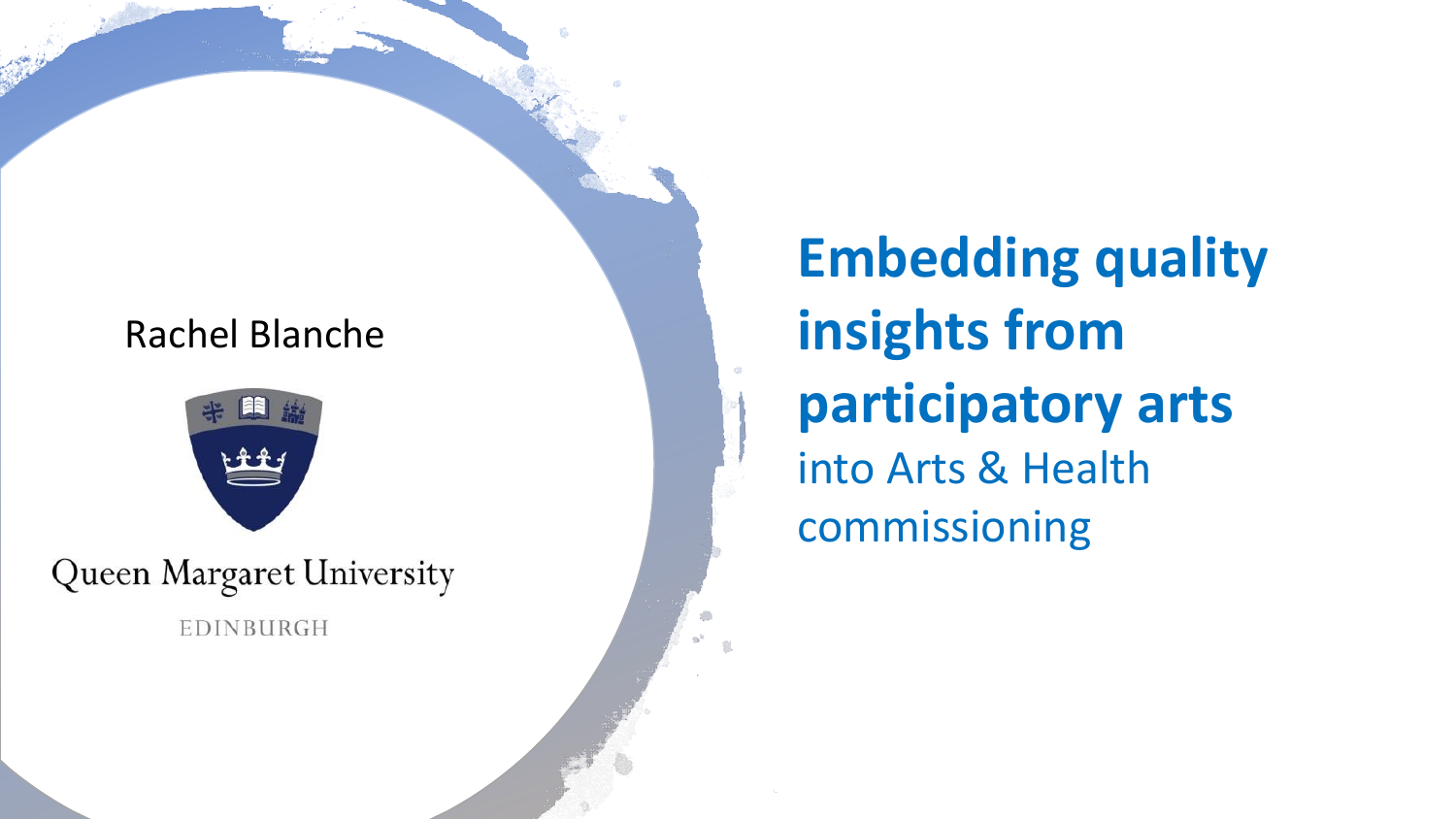# What I'd like to share today

= insights from participatory arts sector on quality & commissioning

New opportunities for commissioned arts are a great development for the sector!

…but it's important that commissioning supports artists in delivering their highest quality work with and for beneficiaries

> Recent evidence highlights **weaknesses in procurement processes & partnerships**, affecting quality. Luckily these also suggest what's needed to enhance next practice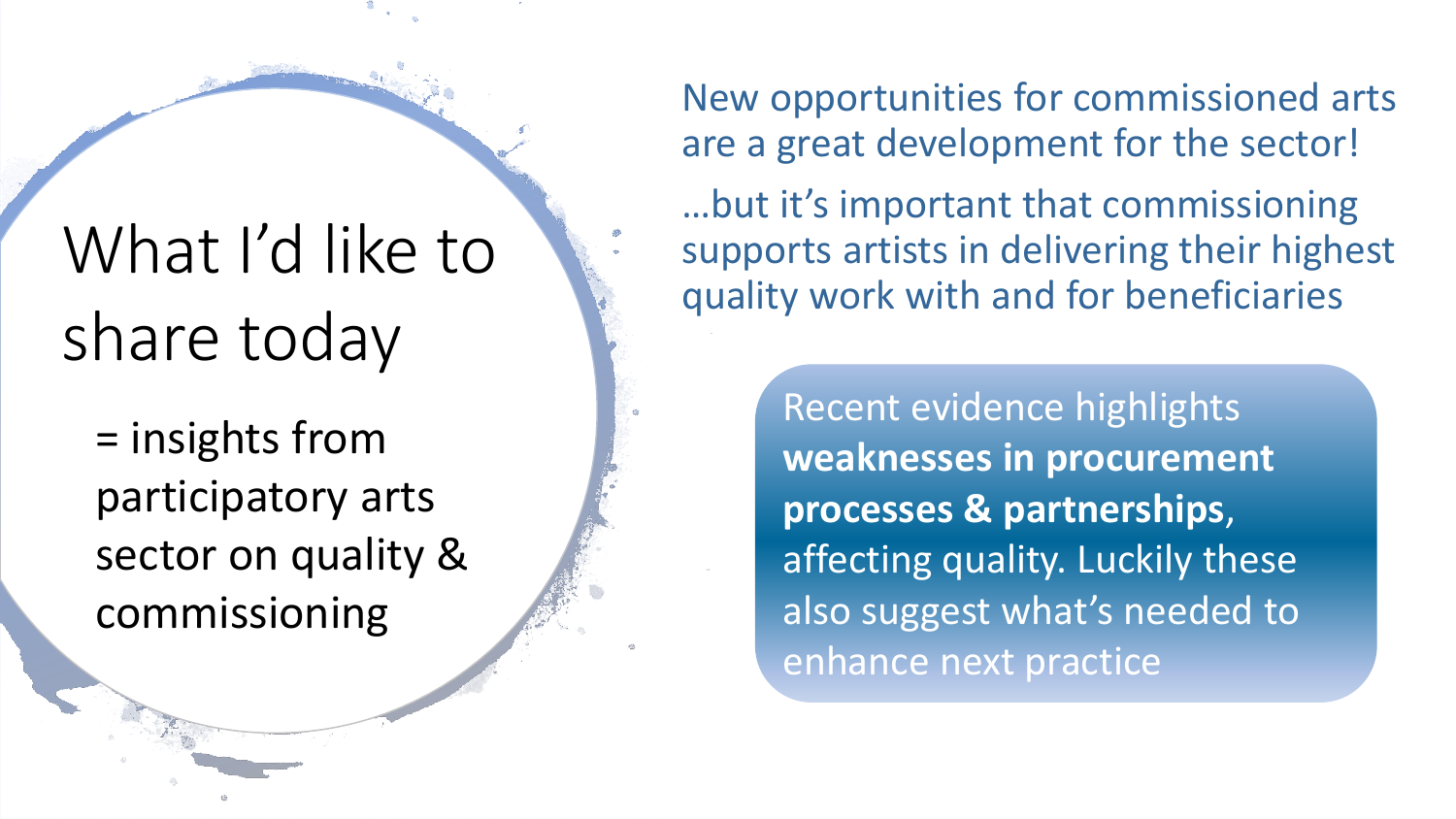# Where these insights come from:

Unprecedented coverage and engagement of sector across whole UK

### Artworks UK initiative

### My parallel research for Creative Scotland

Investigating broad concepts of quality and how best to foster it

Major arts-inhealthcare pathfinder programme, concluded last year

## England's Cultural Commissioning Programme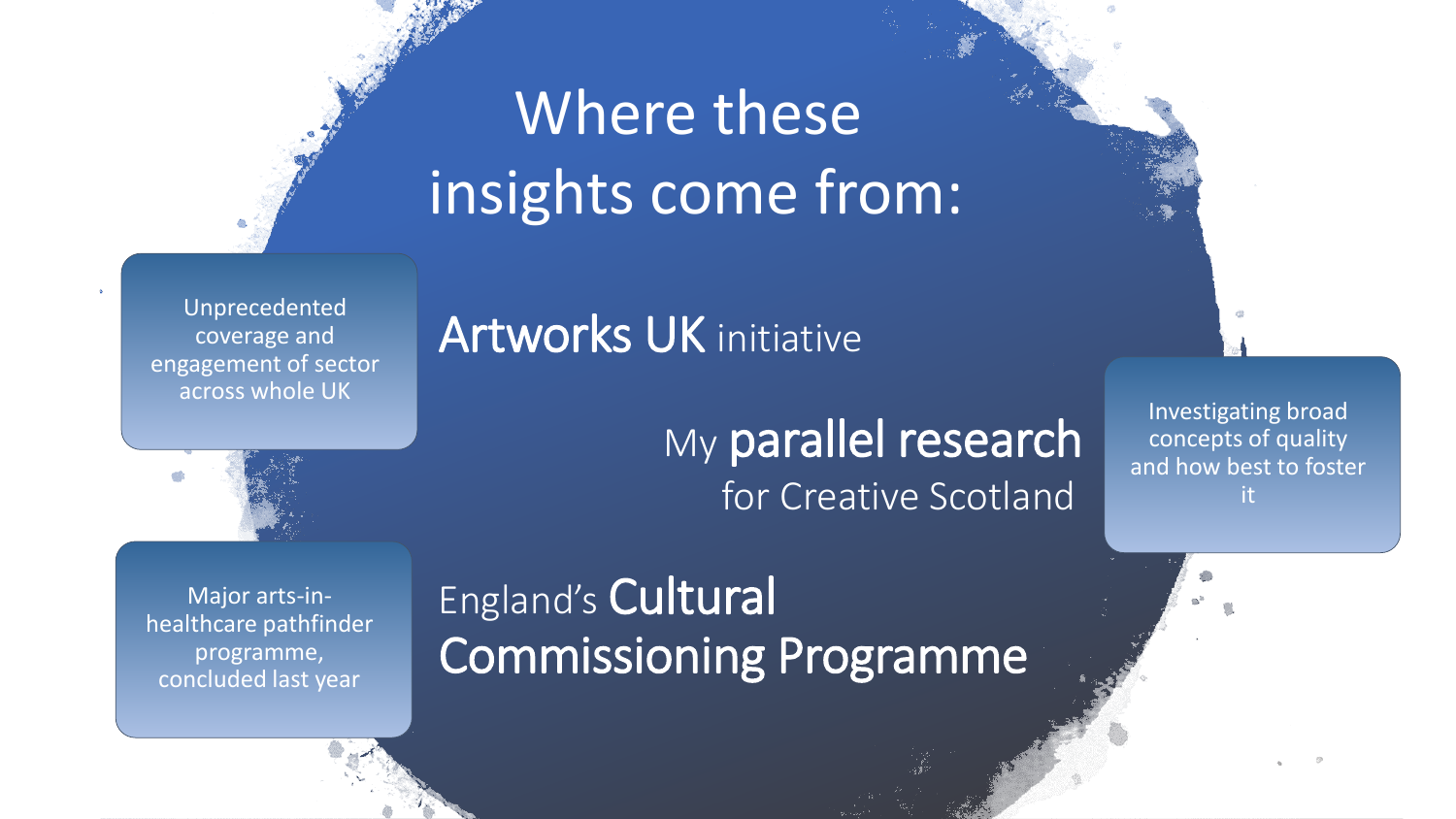### Artworks: Quality Features

- *Inspiring and engaging*
- *Participant-centred*
- *Purposeful, hands-on*
- *Progression for participants*
- *Ownership for participants*
- *Suitably situated and safe*

Participant outcomes hinge on quality & authenticity of their experience

'Global' laws tell us that quality features can only be designed in at outset (Chartered Quality Institute)

> For participatory arts this means focusing on what supports the best participant experience/outcomes and *building in* those elements …

This has obvious significance for Tendering & Conception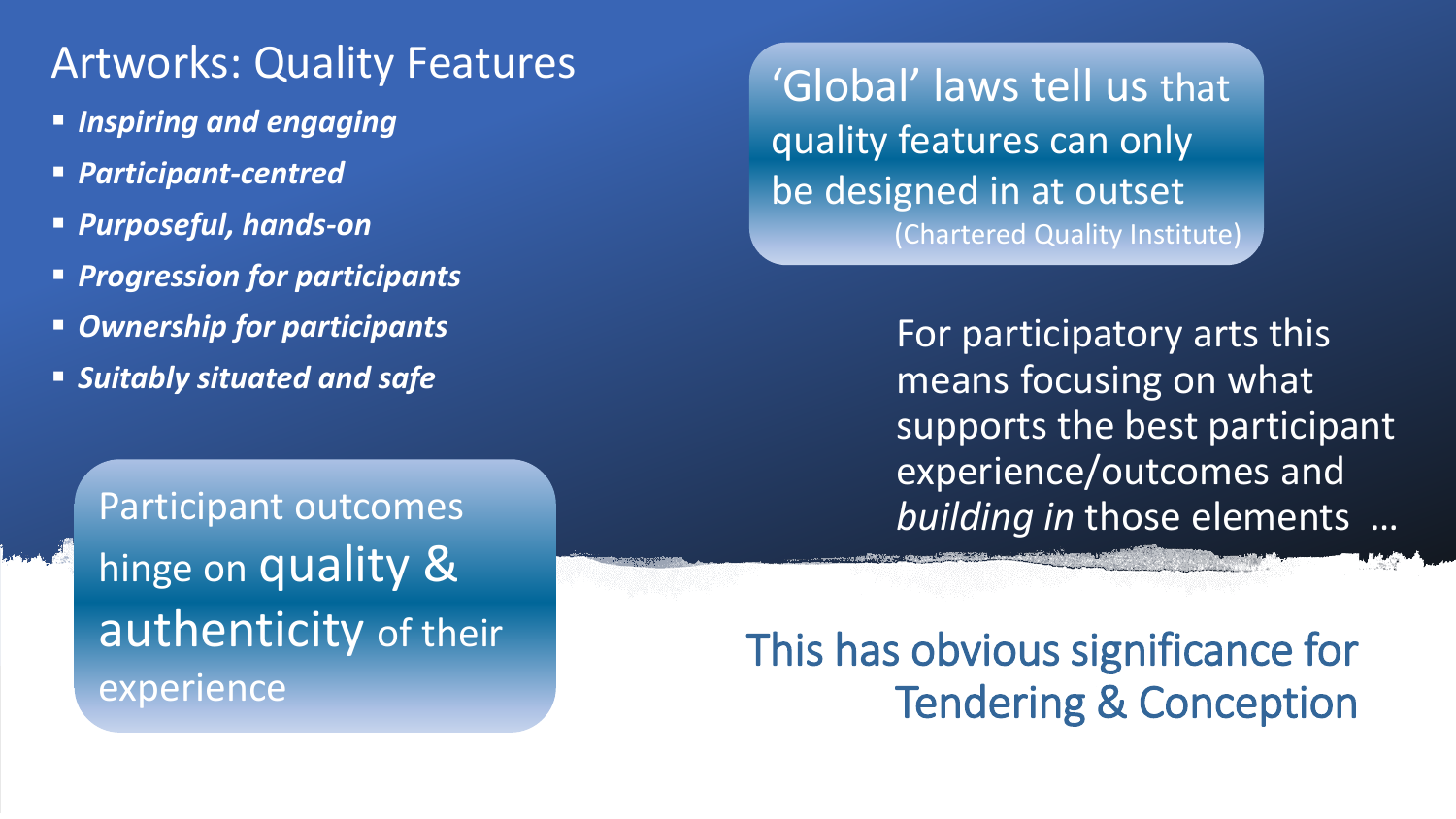Another global 'truth': The only part of quality that can be actively managed is **ensuring conditions are in place** for it to occur…

> And then making sure that **subsequent processes don't 'degrade' them**

(Marino 2007)



Artworks data reveals what artists believe are essential conditions for quality … and that they are often missing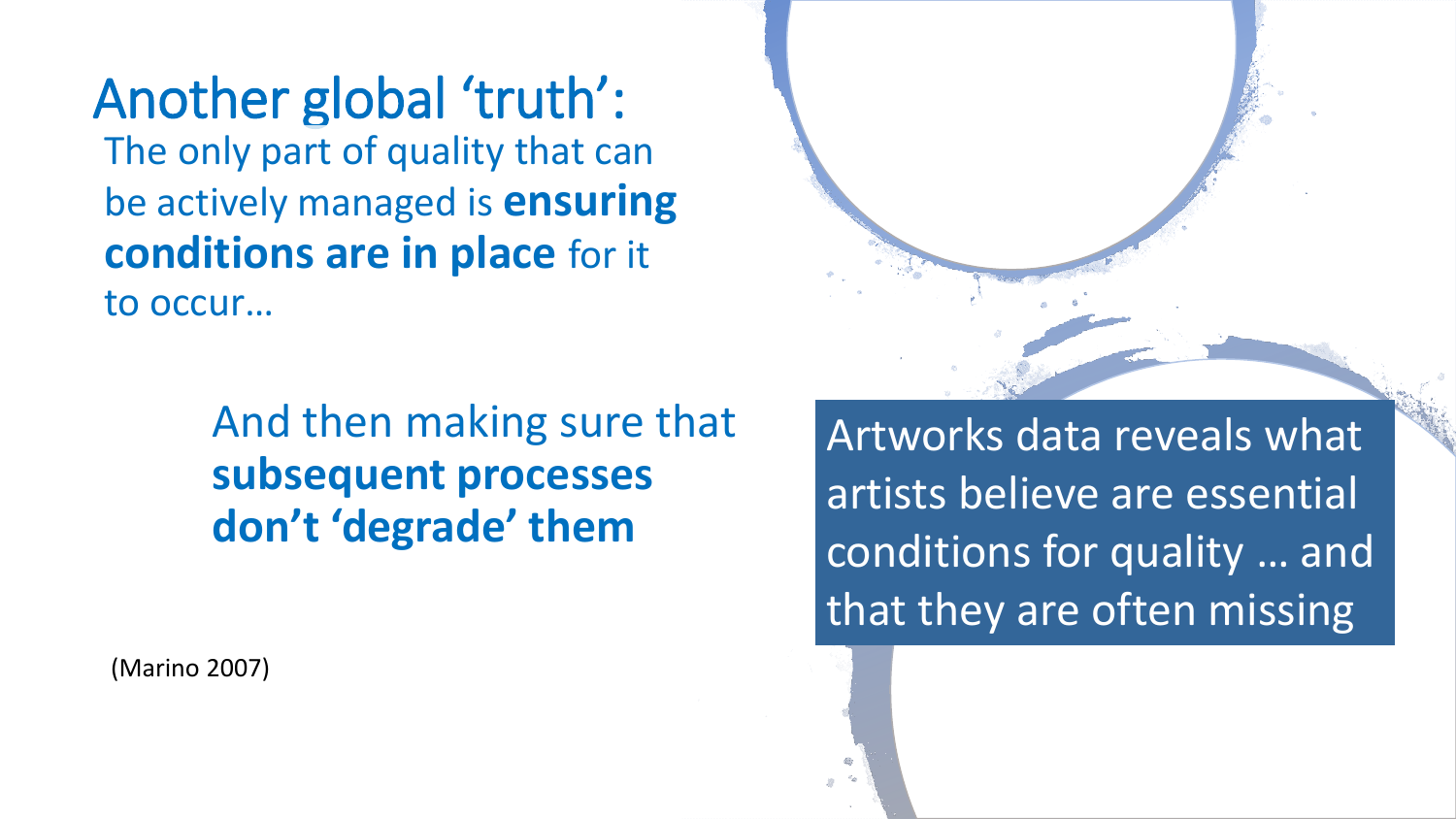**Essential** conditions for quality occur only 'sometimes' or 'rarely'

**Occurs Frequently** 

JOINT PLANNING or DEVELOPMENT (57%) CREATIVE INPUT TO BRIEF (48%) FEELING PROFESSIONALLY VALUED (35%)

**Only Sometimes** 

BUY-IN AND TRUST (70%) TIME TO BUILD RELATIONS (61%) REALISTIC PARTICIPANT #'S (61%) REALISTIC EXPECTATIONS (56.5%) CLEAR CONTRACT (52%) REFLECTION TIME (43%) UNDERSTANDING OF BENEFIT (65%)

**Happens Rarely** ADEQUATE RESOURCES (52%) REFLECTION TIME (48%) REALISTIC EXPECTATIONS (30.5%) TIME TO BUILD RELATIONS (28%) REALISTIC PARTICIPANT #'S (22%)

*Frequency of essential quality conditions, from artists' viewpoint*

Reported by percentage (%) of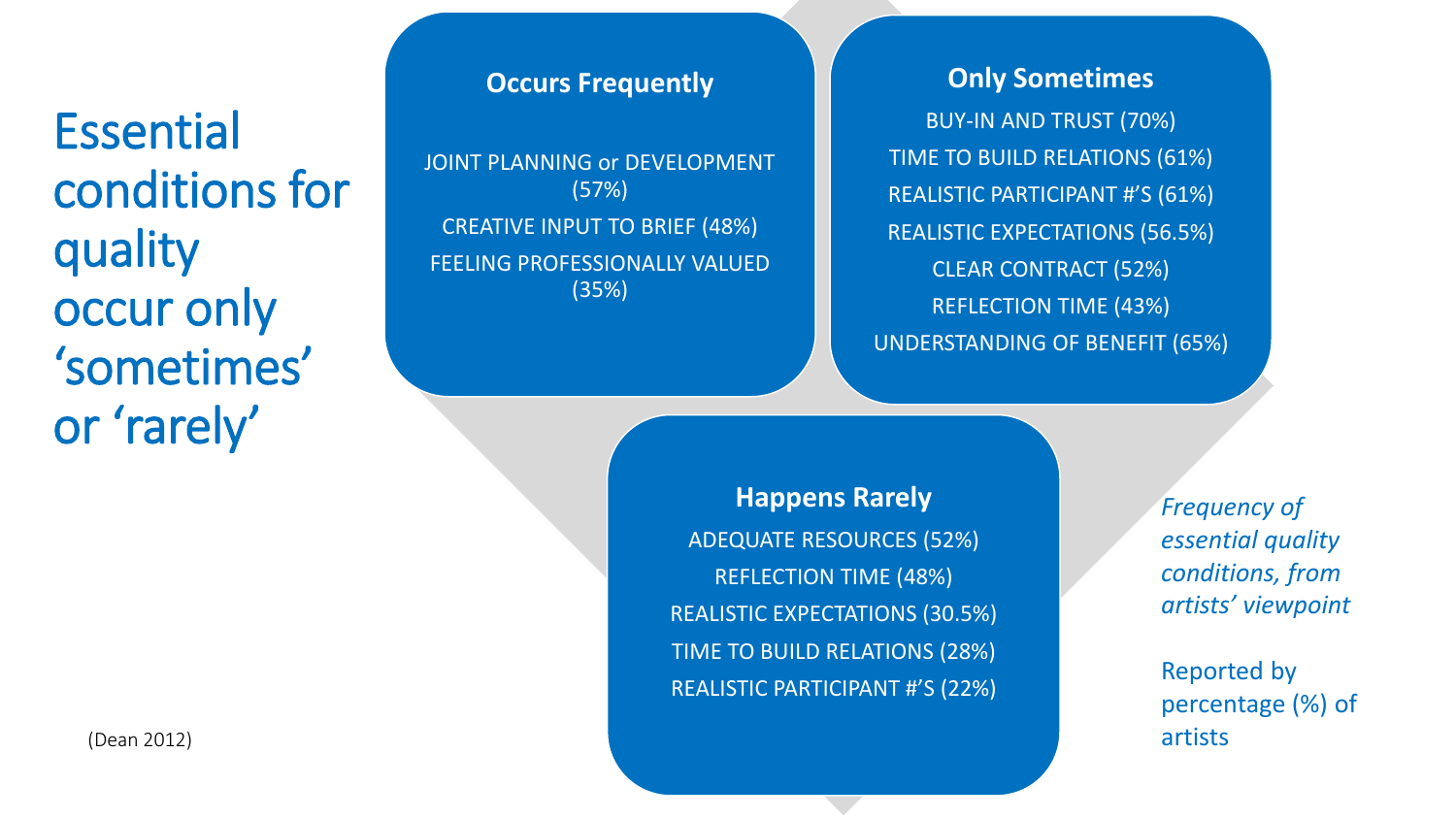# Why does this happen?

**Quality often isn't within full control of the artist** commissioned to deliver the activity or project...

Many **preconditions are in the power of external partners** or stakeholders who are not there on the day 'in the room' with beneficiaries

i.e. participant recruitment, facilities, resource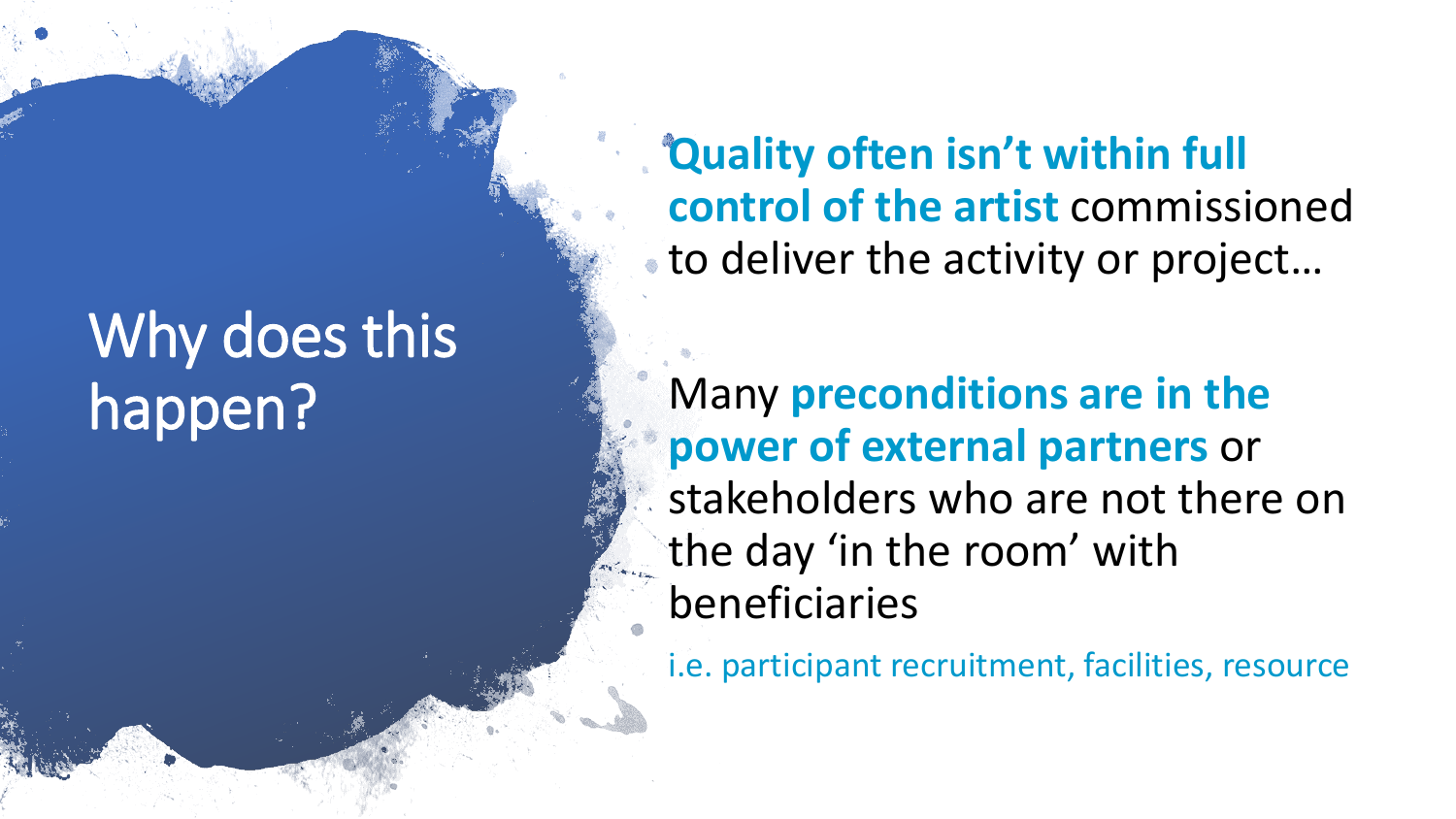

Therefore *mutual understanding* between partners is vital and those with influence to fulfil conditions must be brought into dialogue on quality

(Seidel et al 2010)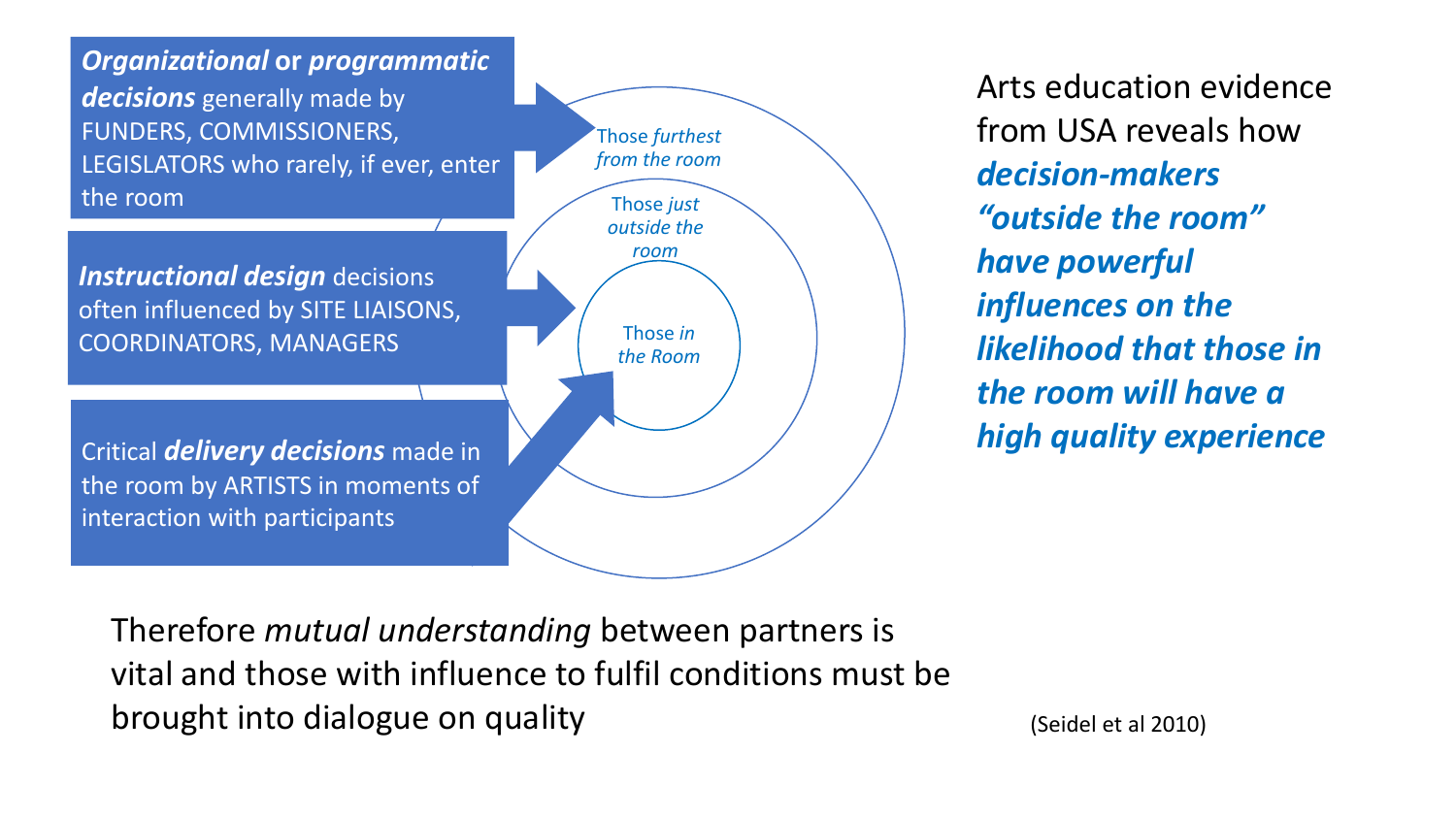**Other** Artworks findings back this up…

(Consilium 2012a, Pheby, 2012, Sellers 2014)

Research capturing artist experiences with partners reports decisionmakers :

- influencing outcomes in ways that practitioners find unsatisfactory
- enforcing unsuitable content control

Consultations in Scotland highlight:

- under-developed relationships
- unrealistic expectations of work
- absence of a common language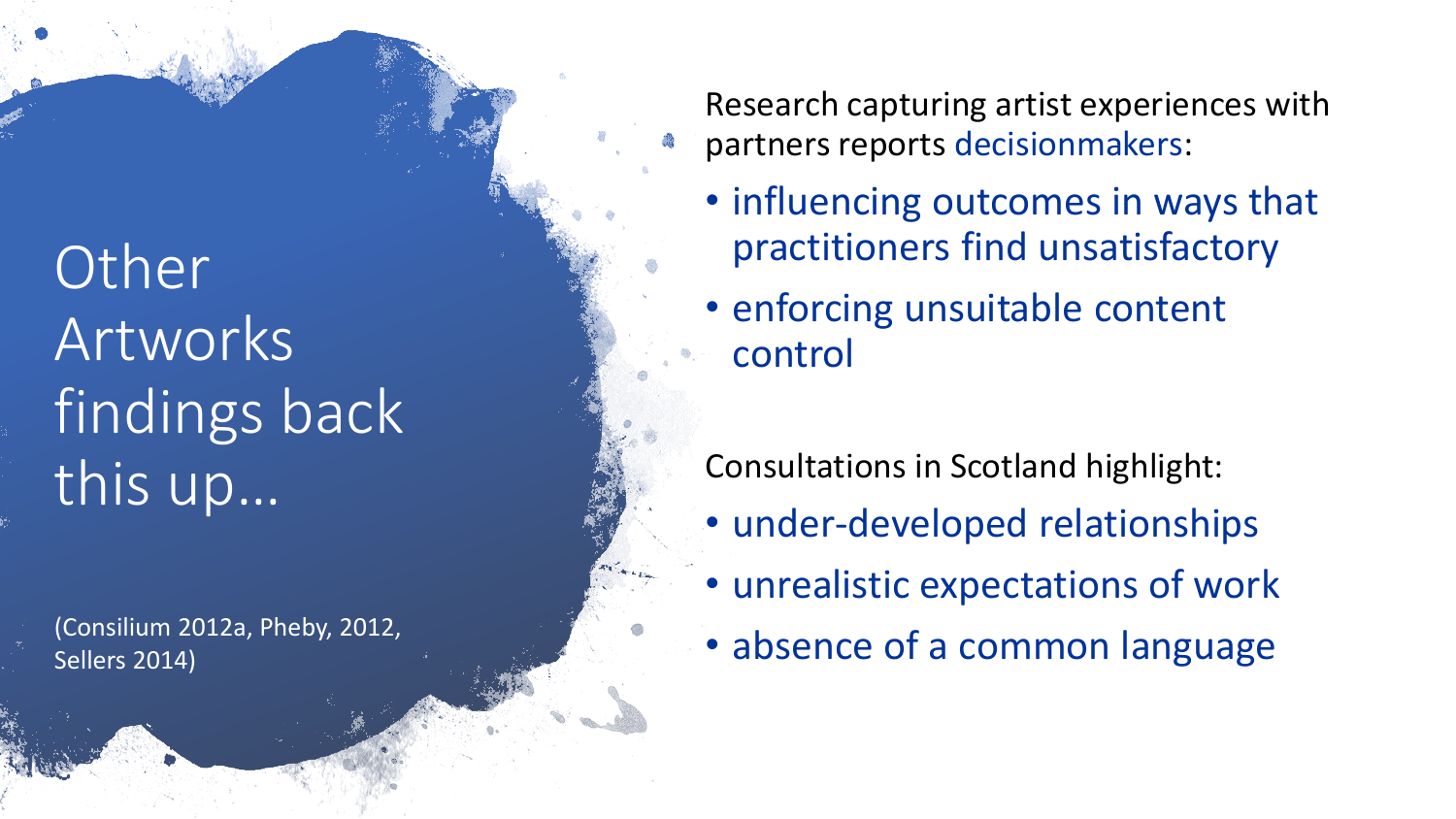Cultural Commissioning Programme report suggests such issues persist specifically

**Gaps in contracting practice** from both the artist and commissioner sides

Artists lacking experience / expertise in **negotiating service contracts**

Commissioners **limiting scope of arts work by predetermining service parameters**in tenders

… observing that "existing systems are often not fit for purpose"

(NEF 2016)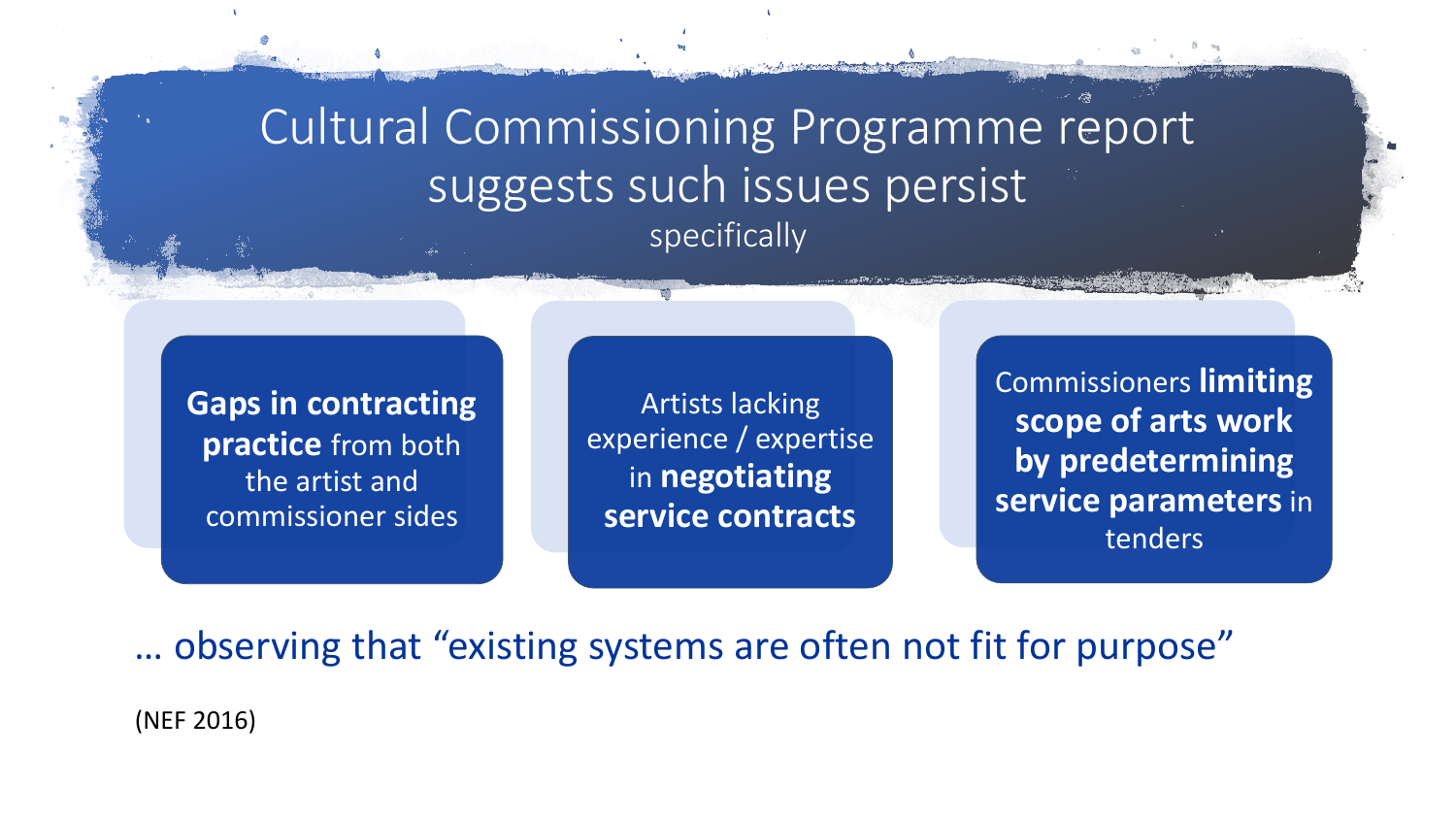## What does this mean for arts & health commissioning?

Our commissioning and contracting process is when partnerships are forged and discussions had about the work and what it will achieve. This is when quality features need to be identified and built in.

#### How do we want the project to look and feel for the beneficiaries?

What conditions need to be in place for this desired quality to happen, and how will these conditions be provided for?

How will we know that we've achieved this ideal?

Given the influence of those decision-makers outside the room, **being on the same page on these questions** across the circles is crucial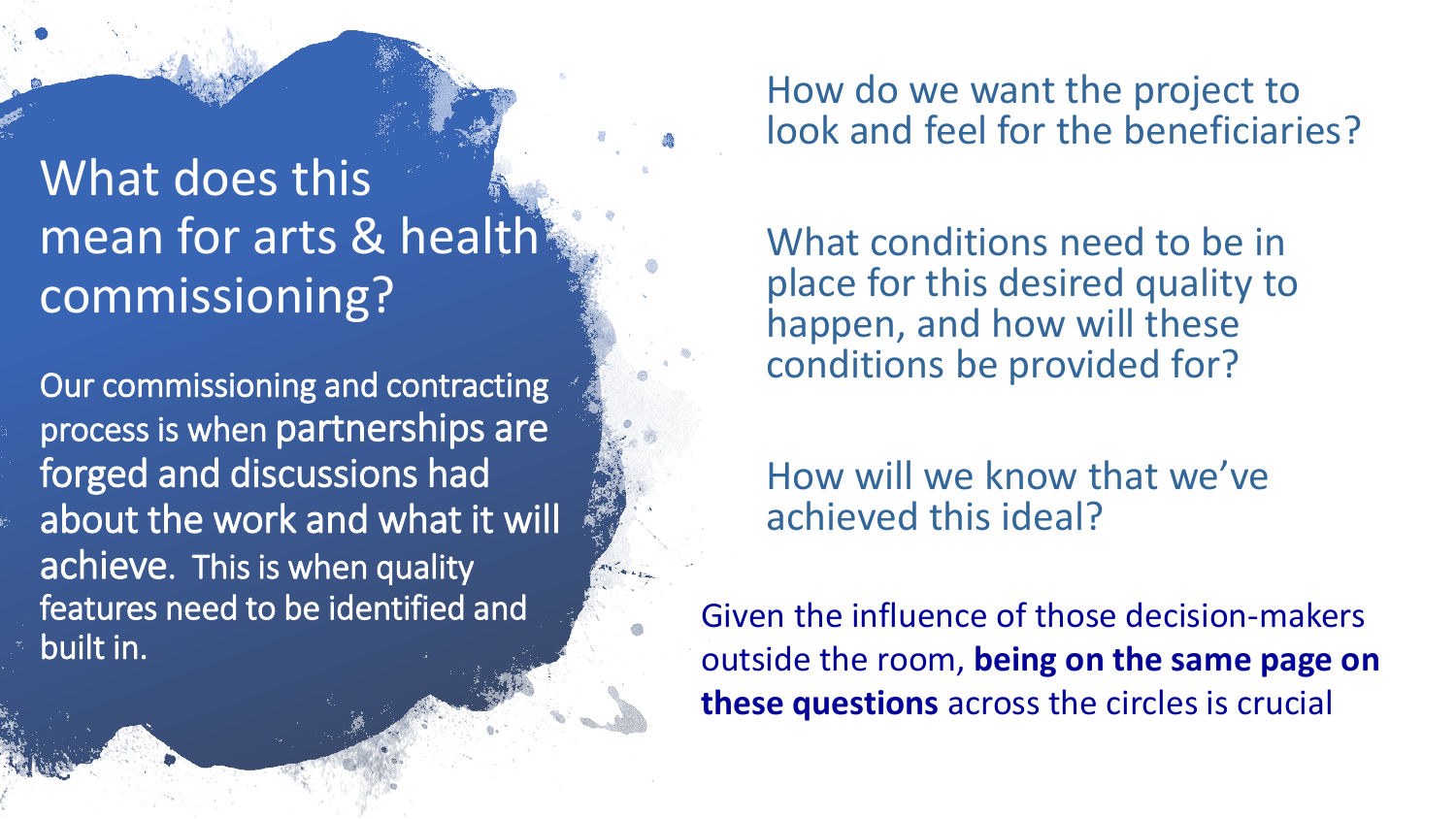## Tools for inspired partnerships?



- These insights & dynamics sit at heart of Arts Council Wales' and Creative Scotland's new quality frameworks.
- Scotland's **[Is this the Best it can be?](http://www.creativescotland.com/what-we-do/major-projects/creative-learning-and-young-people/artworks-scotland/is-this-the-best-it-can-be) toolkit** aids discussion for early planning and design. Artists can use it with partners commissioning or hosting work.
- In 2017 Creative Scotland funded **pilot projects with artists and their non-arts partners** to explore a more engaged partnership approach using the toolkit $\rightarrow$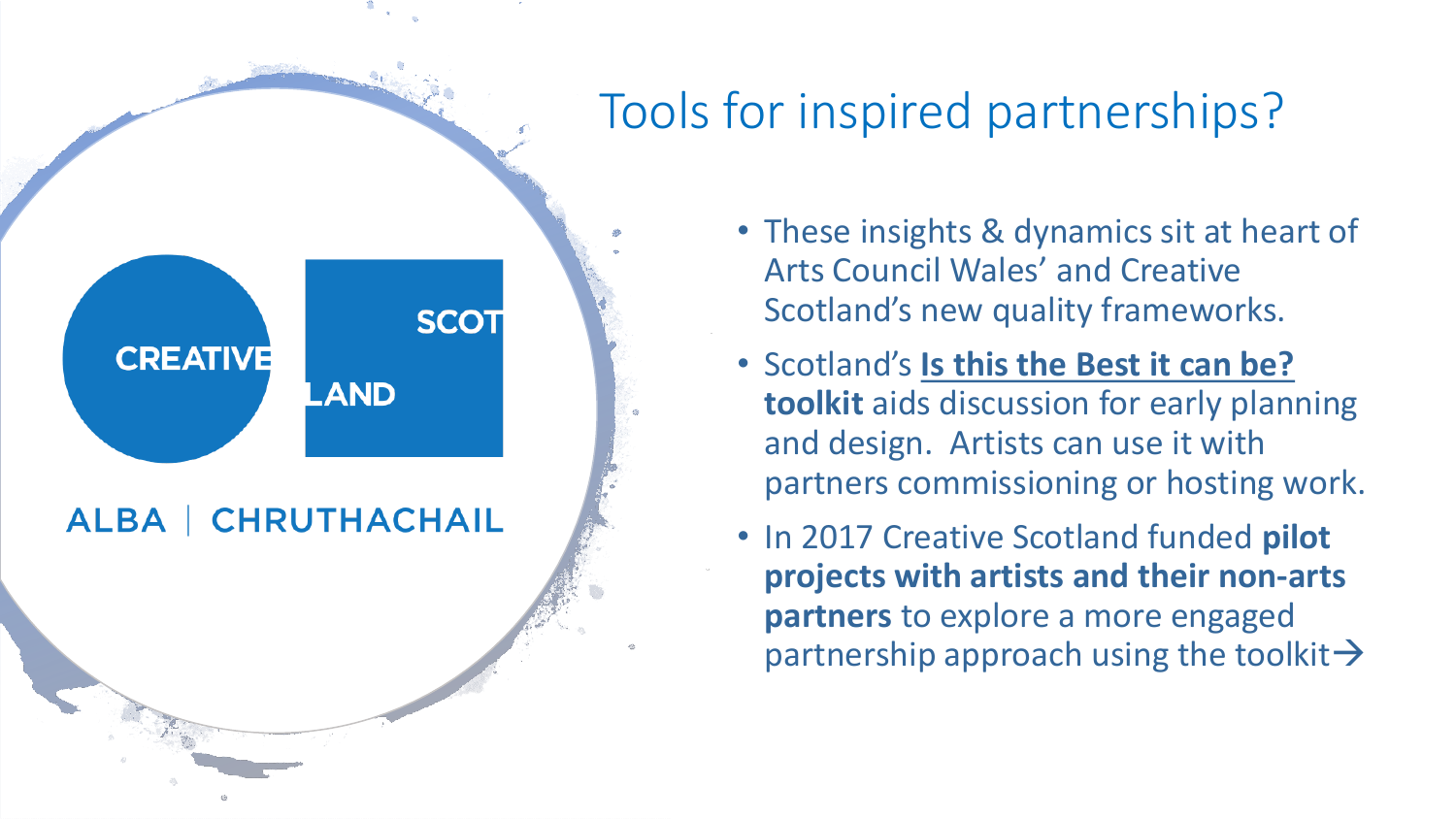### Artist-partner case studies reported:

Overall enhanced project outcomes & partner relationships

> "Neutral ground" for "conversations on a level playing field"

Opportunities for dialogue that didn't exist before

Enhanced mutual understanding

"A safe, open platform to raise concerns in the first stages of new partnerships."

… **Thereby enhancing communication across the 'circles'** "A translation matrix to marry and make sense of partners' divergent aims"

(AWS 2017a, b, c, d)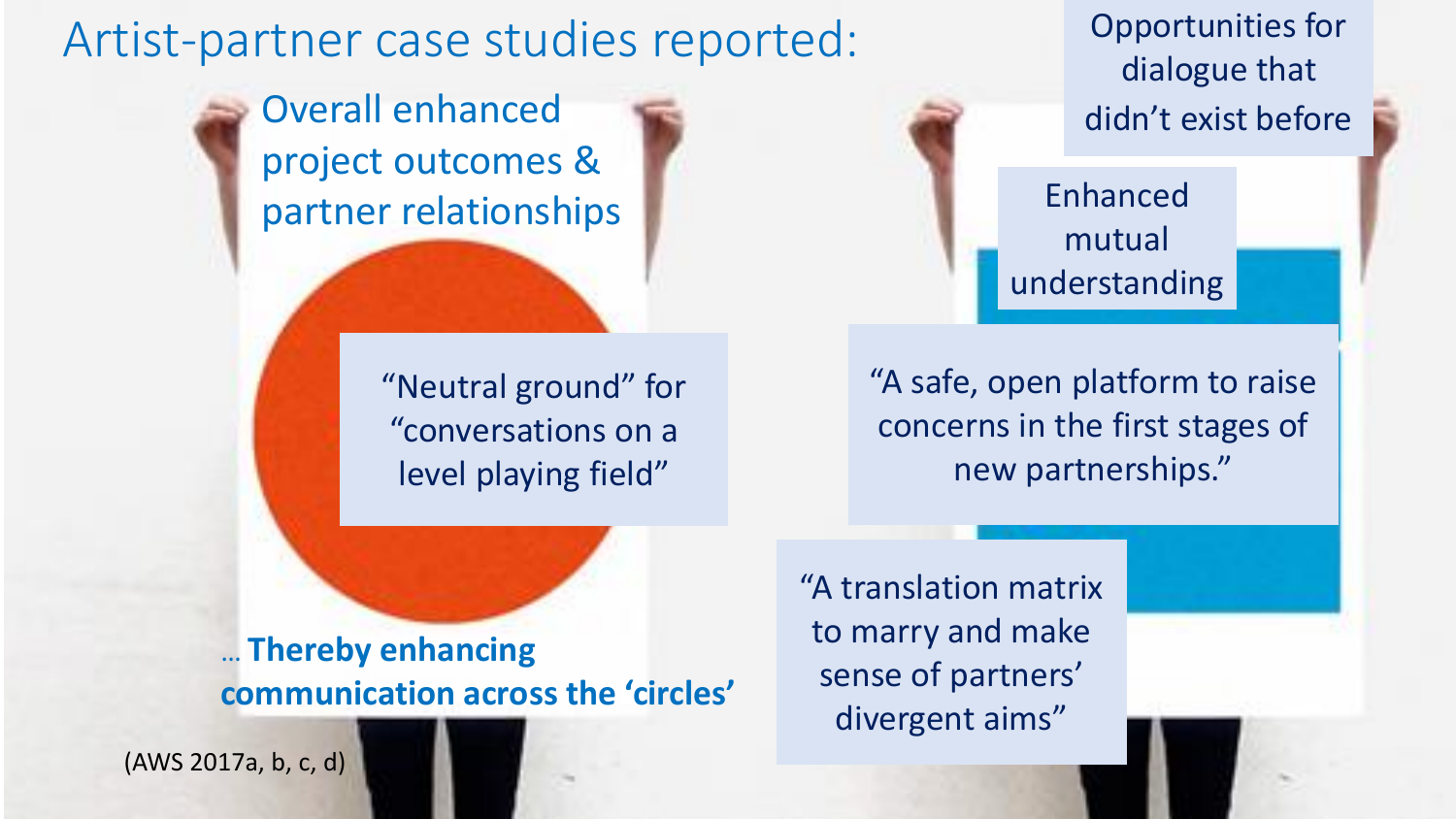This pilot shows value of *engaging partners*  in dialogue during early stages

- By…
- **Investing time in project conception** with partners, placing participant needs at the centre
- **Developing realistic understanding of** desired quality and how to achieve it *together*
- **Identifying and facilitating quality features** from the start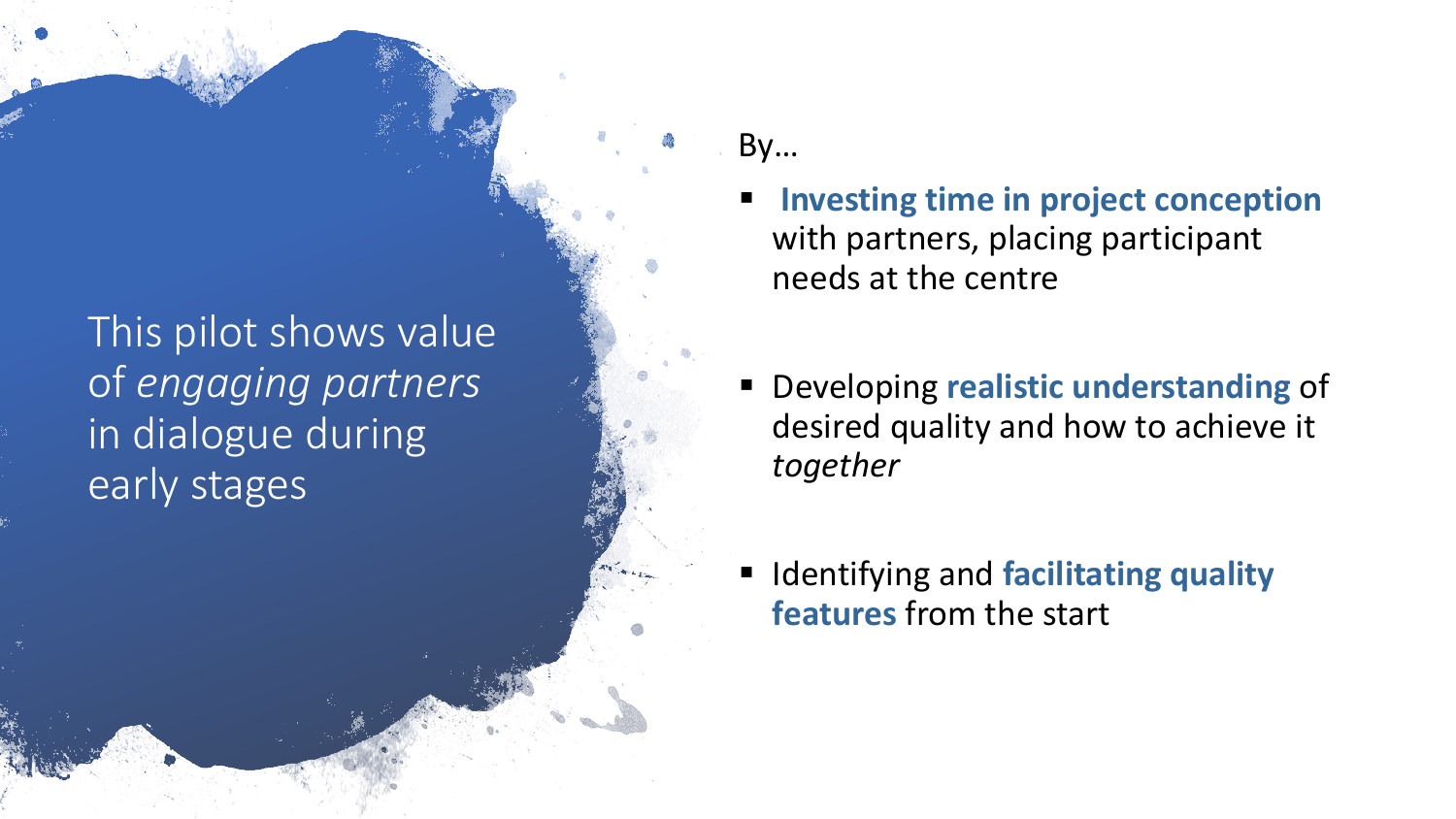1. Recognising **role of others beyond the artist for quality**  particularly in facilitating quality conditions needed

2. Acknowledging that **roots of quality lie in Conception and Contracting** – emphasising engaged partnership in early commissioning stages

Two key insights arise from all this

## Wrapping up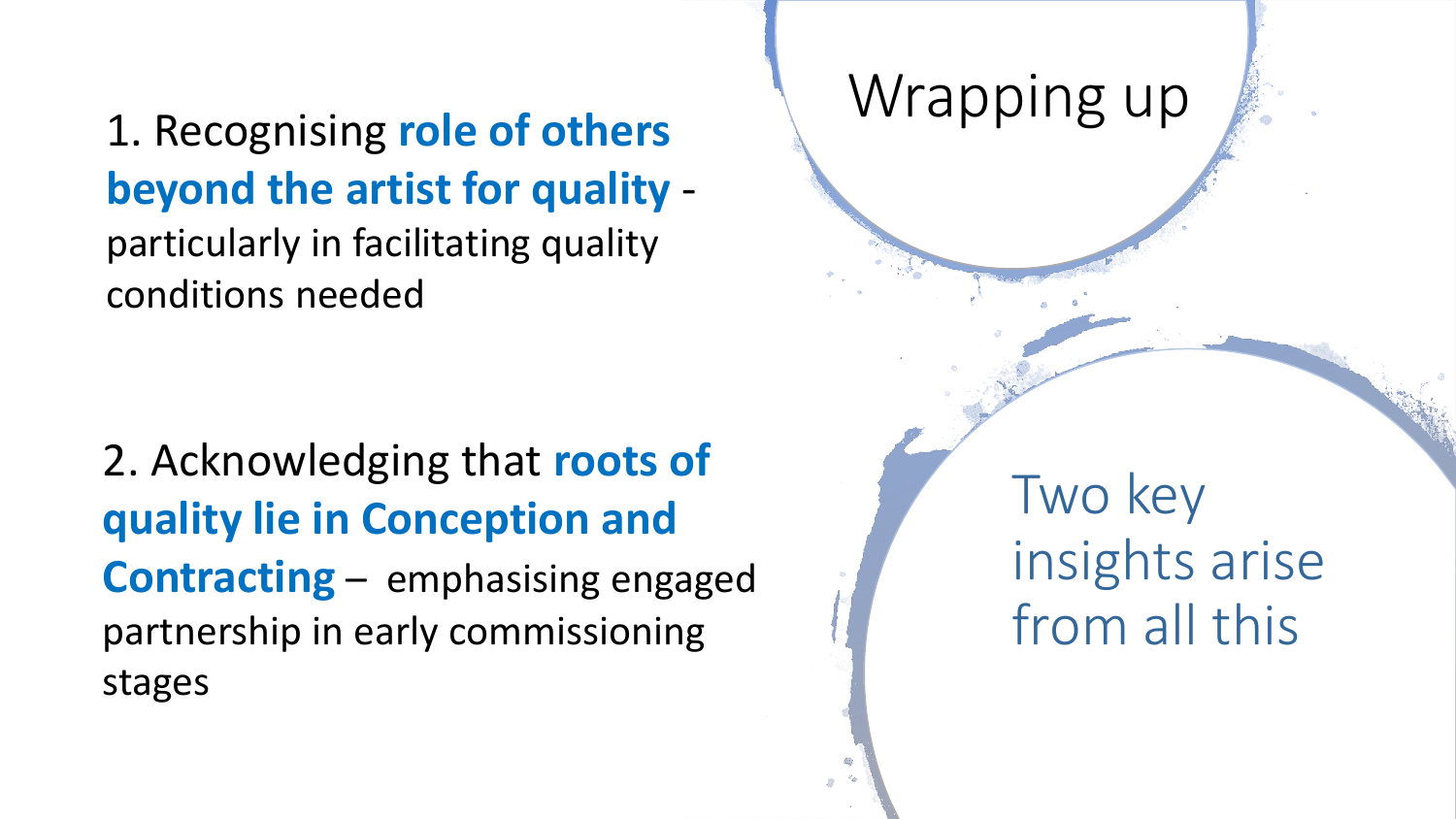# **Opportunities**

**OUTCOMES-BASED PUBLIC SERVICE DELIVERY** and talk of **RESULTS-BASED PAYMENT → now is an important moment to** ensure commissioning systems are **designed to foster quality**

We and our partners all desire for our work to be as good as it can be, to represent the **OPTIMUM INVESTMENT of our time, money and effort → If partners work together to identify and** fulfil conditions for quality, the chances of achieving it increase

Quality is not static but allows **CONTINUOUS IMPROVEMENT**  → with inspired 'partnerships for quality' we might continually raise the bar for what is achieved and achievable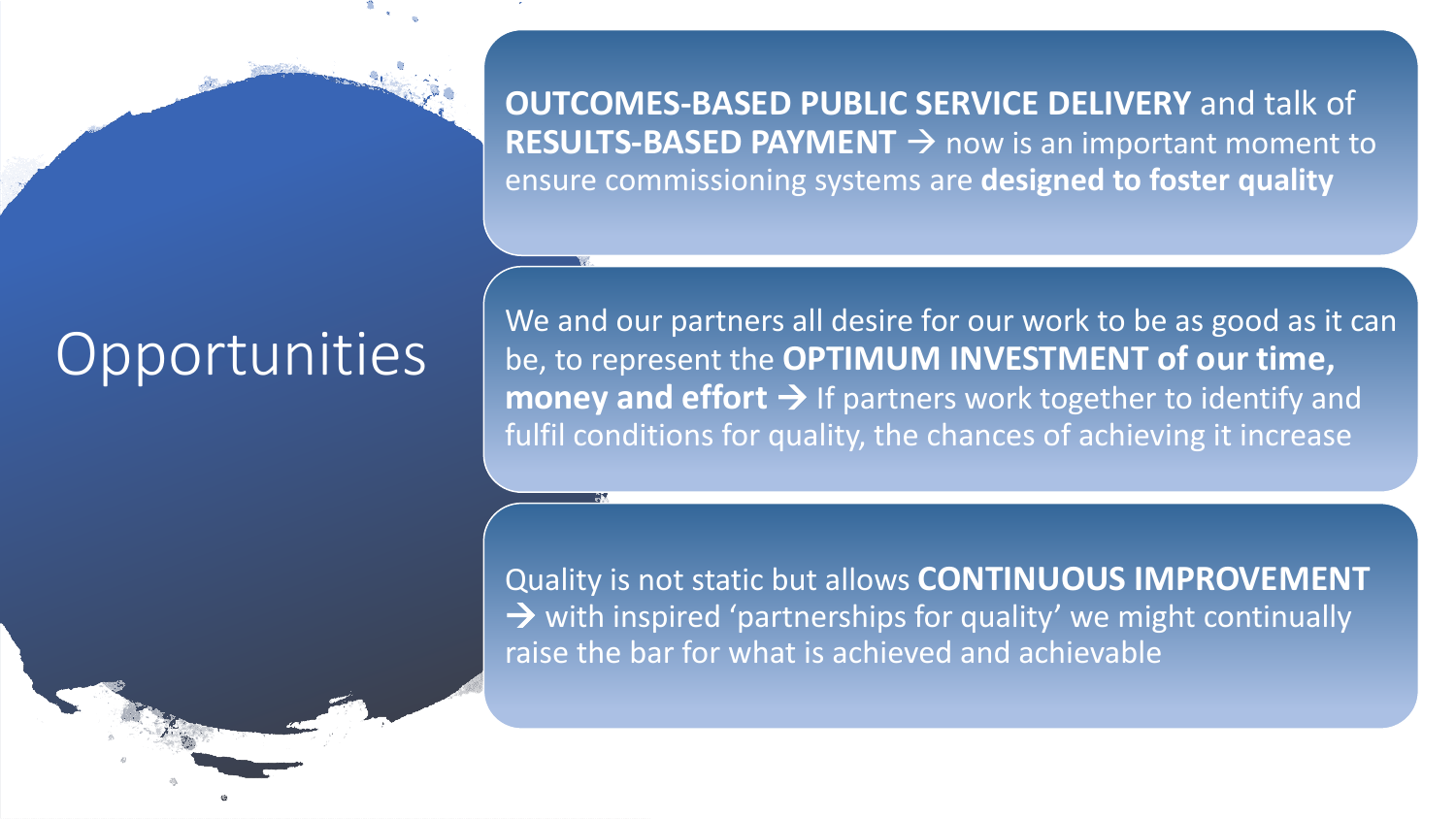# Find out more

Look me up at QMU to access papers OR email [rblanche@qmu.ac.uk](mailto:rblanche@qmu.ac.uk)



Queen Margaret University

EDINBURGH



Insights for employers, commissioners and funders in facilitating quality impacts through participatory arts

[Download this BRIEFING](http://www.phf.org.uk/publications/artworks-insights-for-employers-commissioners-and-funders-in-facilitating-quality-impacts-through-participatory-arts/)

PAPER online [\(Rachel Blanche,](http://www.phf.org.uk/publications/artworks-insights-for-employers-commissioners-and-funders-in-facilitating-quality-impacts-through-participatory-arts/) 

November 2014)

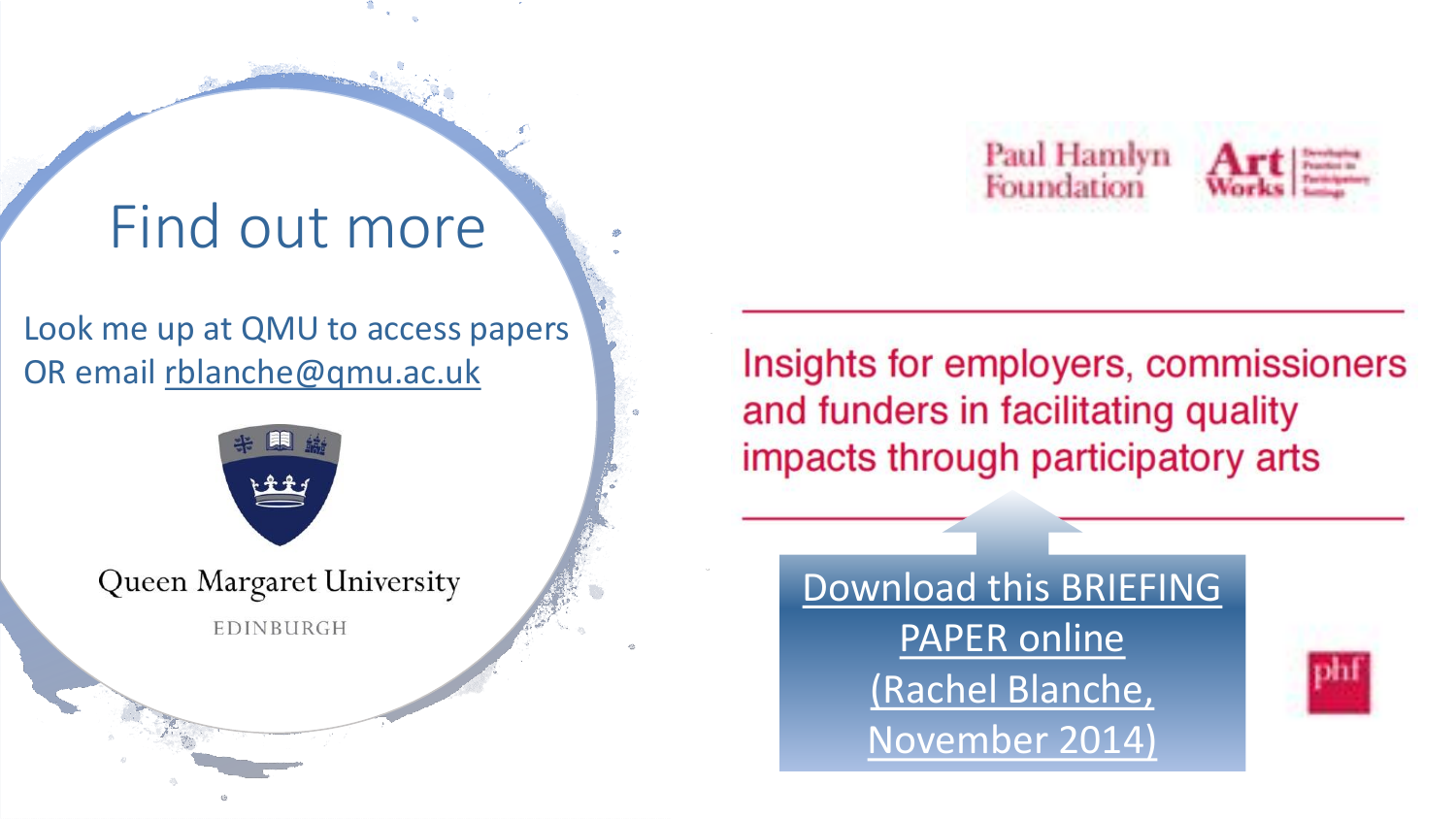## Sources referenced

- AWS 2017a. See Think Make Case Study, Artworks Scotland, December 2017, Edinburgh: Creative Scotland
- AWS 2017b. Templar Arts and Leisure Centre Case Study, Artworks Scotland, December 2017, Edinburgh: Creative Scotland
- AWS 2017c. WHALE Arts Case Study, Artworks Scotland, December 2017, Edinburgh: Creative Scotland
- AWS 2017d. Toonspeak Case Study, Artworks Scotland, December 2017, Edinburgh: Creative Scotland
- Blanche, R. 2014. Developing a foundation for quality guidance for arts organisations and artists in Scotland working in participatory settings Edinburgh: Creative Scotland
- Chartered Quality Institute 2013. Introduction to Quality*,* Chartered Quality Institute [webpage] accessed November 2013
- Consilium 2012. Skillset Research and Gap Analysis for Artists Working in Participatory Settings: Phase 2 Final Report, Consilium Research & Consultancy, October 2012. Edinburgh: Creative Scotland
- Creative Scotland 2016. Is This the Best It Can Be? Toolkit, Creative Scotland August 2016, Edinburgh: Creative Scotland
- Dean, F. 2012. Research report: Learning from Artworks Scotland Peer to Peer networks, prepared by Dr Fiona Dean, October 2012. Edinburgh: Creative Scotland
- Dean, F. 2013. ArtWorks Scotland research summary quality perspectives, artists and partners: Research background and key observations', Edinburgh: Creative Scotland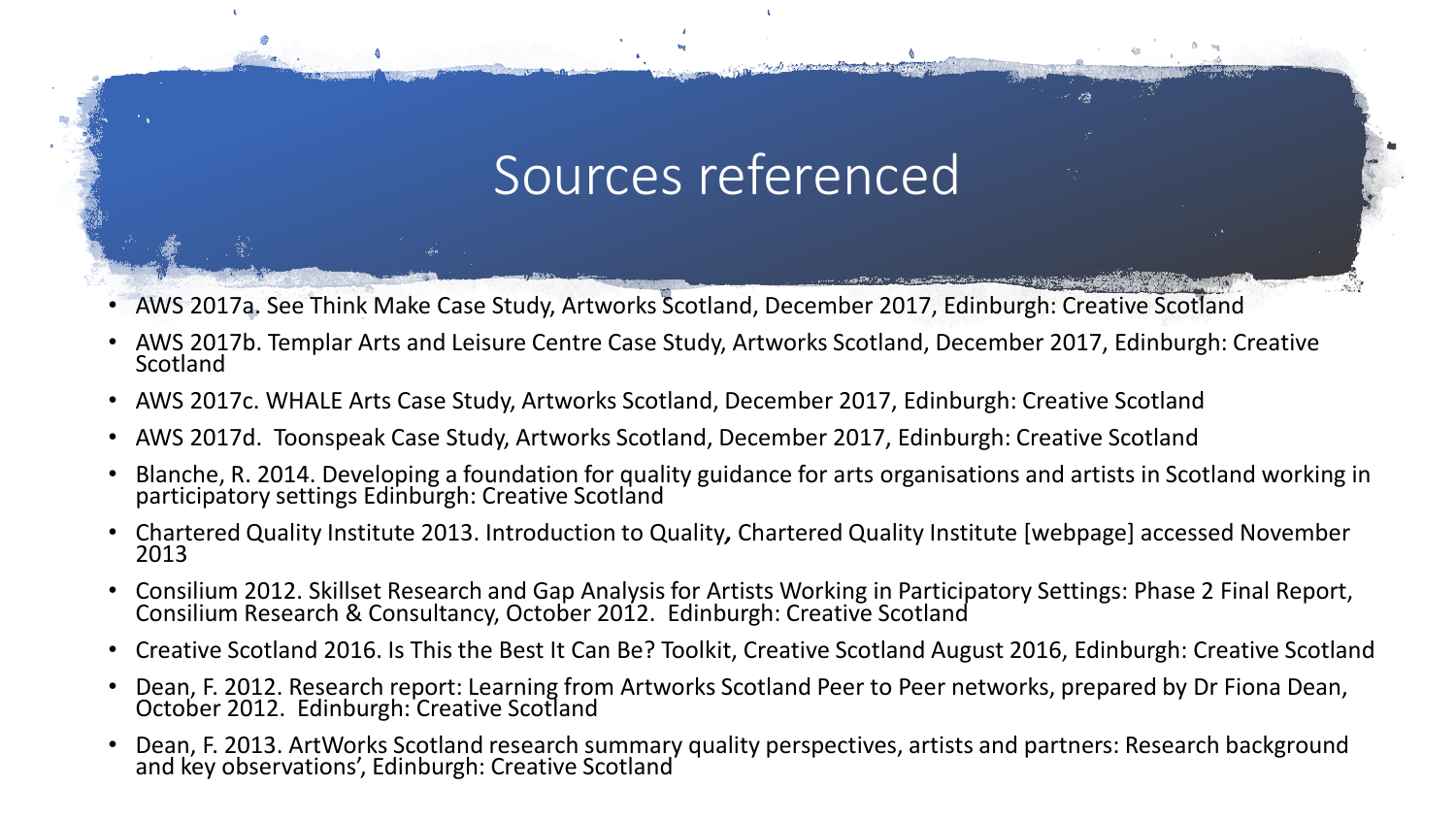### Sources continued

- Lowe, T. 2011. Audit of practice: 'Arts in participatory settings', Artworks, London: PHF
- Marino, L, ed. 2007. Basic principles and concepts for achieving quality, Lisa Marino, Editor, December 2007, Technical Note CMU/SEI-2007-TN-002, Software Engineering Institute, Carnegie Mellon University: Pennsylvania
- NEF, 2016. The Art of Commissioning, April 2016 New Economics Foundation, London
- Pheby, A. 2012. Focus Groups summary of findings: July 2012. Sunderland: University of Sunderland
- Salamon, E. 2013. Understanding Participants' Views, September 2013, London: PHF
- Seidel, S., Tishman, S., Winner, E., Hetland, L. and Palmer, P. 2010. The Qualities of Quality: Understanding Excellence in Arts Education. Massachusetts: Harvard Graduate School of Education.
- Sellers, E. 2012. Artist Consultation Report. Wales, UK: ArtWorks Cymru.